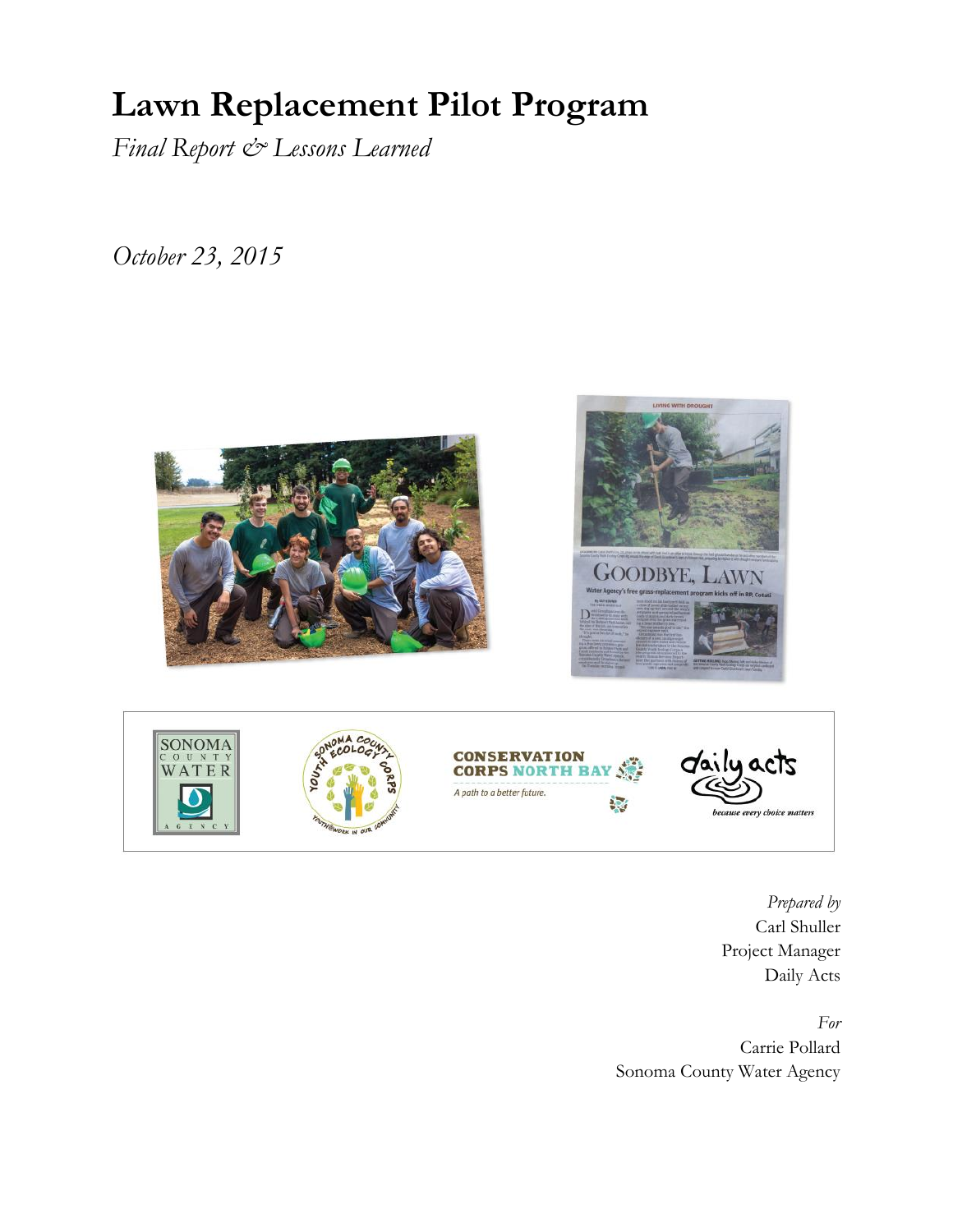#### **Executive Summary**

The Sonoma County Water Agency (SCWA) contracted Daily Acts and Conservation Corps North Bay (CCNB) to execute an eight (8) week pilot program to replace lawns in the cities of Rohnert Park and Cotati including the installation of up to five (5) model sites. The scope of the model sites went beyond lawn replacement and included design, planting, and drip irrigation installation. The program, and associated contracts, were approved by the Sonoma County Board of Supervisors on August 11, 2015. CCNB was

contracted to provide labor for the project four days per week (Monday through Thursday) from 9am to 2pm. Daily Acts served as Project Manager and was responsible for training the crew, interfacing with property owners, performing site assessments, obtaining permission to perform work, ordering materials, managing landscape design professionals (in the case of the model sites), providing general oversight, quality control, photography, media coordination, and reporting.

On Monday, August 17th, Daily Acts facilitated a full-day training/orientation for the CCNB crew members. This orientation took place at the Cavanagh Center Food Forest and Community Garden in Petaluma. A portion of the day was dedicated to the crew taking the QWEL exam in order to gauge pre-existing knowledge and serve as a baseline for learning. The team managed to remove 30 lawns and create three (3) new model sites in 30 business days (note that 20 days were dedicated to residential lawn removal and the team was able to convert 1.5 residential lawns per day with each lawn averaging 925 sq. feet).

The three (3) model sites that were installed are St. Elizabeth Seton Parish, Sonoma Mountain Village Office Park and Event Center, and Cotati City Hall. Each of these sites are highly visible to SCWA customers and will serve as a wonderful example for years to come.

#### **High-Level Facts**

- 30 (Business) Davs
- 30 Residential Lawns Replaced
- 3 Amazing Model Sites
- 2 Educational Field Trips
- 43,050 Total Square Feet Replaced *(an American Football Field is 48,000 Square Feet)*
- 724,313 Gallons/Year of Water Saved *(an Olympic Swimming Pool is 660,430 Gallons)*
- 129 Yards of Compost *(or 1,548 Wheelbarrows)*
- 57 Rolls of Cardboard
- 392 Yards of Mulch *(or 4,704 Wheelbarrows)*
- 387 Native, Drought-Tolerant Plants and Trees

The educational component of this project was an important one given the nature of the crew and CCNB's involvement. Daily Acts provided the crew members with invaluable insight into water conservation and sustainability in general. The crew participated in two field trips; one to tour Grab n' Grow's composting facilities in Santa Rosa, and one to the Permaculture Skills Center in Sebastopol where they learned more about basic Permaculture principles.

Overall the program was seen as a huge success for all stakeholders. Residential participants were thrilled with getting their lawns replaced for free and model site participants were equally thrilled to participate. CCNB gained a new core competency in sheet mulching and is actively pursuing funding to leverage this new-found skill. Daily Acts was honored to manage this important pilot program for SCWA and learned a lot about working with youth crews and ways to take these kind of water-saving efforts to scale.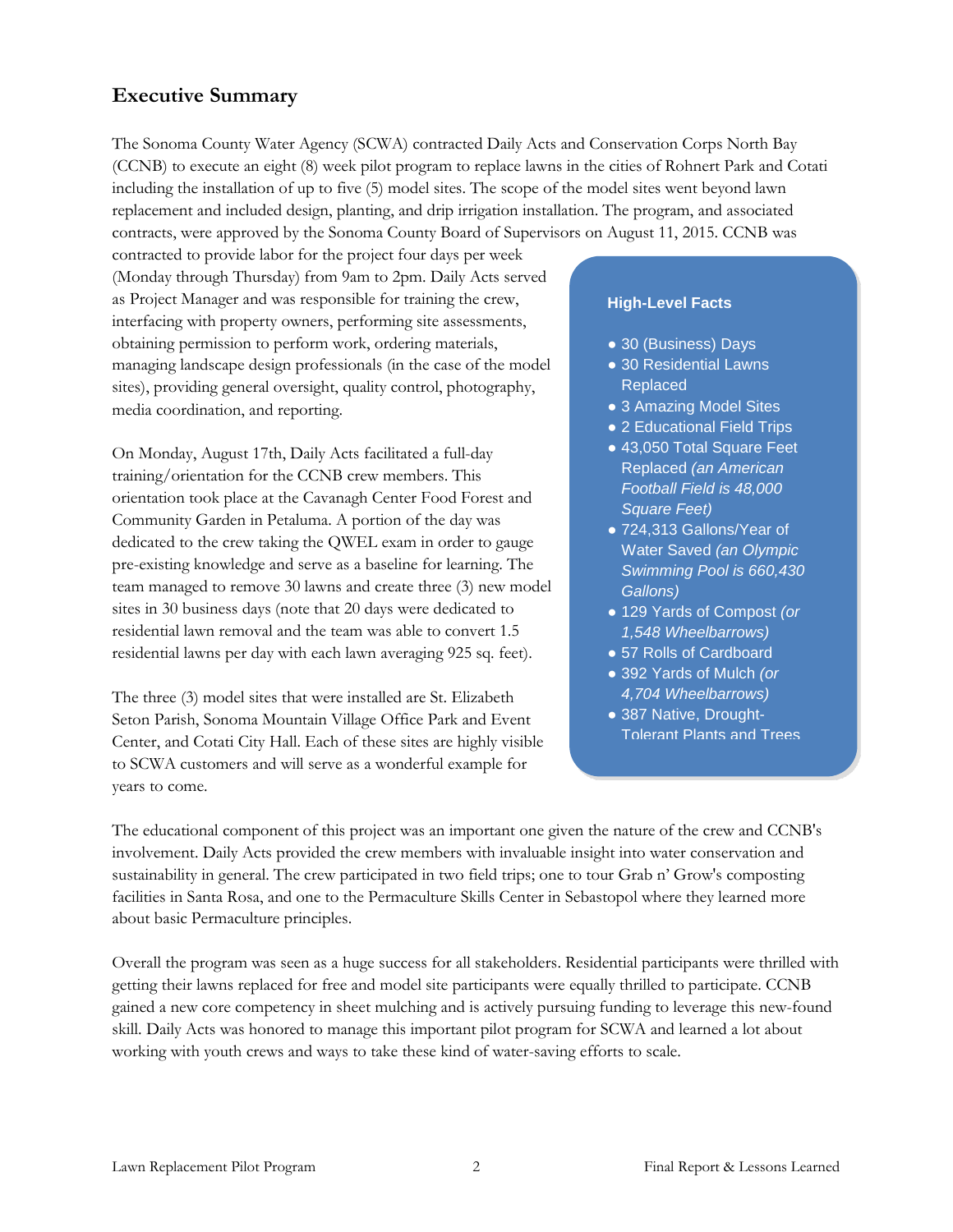## **Outreach and Participant Signup**

- 134 signed up for the program via Google Form which worked great.
- Suggest adding field to capture email address in order to facilitate follow-up, especially to those on wait list.
- Went to "wait list" status within the first week of going live. SCWA staff followed up with those on waitlist when project.
- Consider making it more clear during signup what the specific criteria are for being selected.

## **Site Visits / Selection Criteria**

- 37 sites were visited, 7 rejected due to lack of operational sprinklers, 30 were selected and subsequently completed.
- Both front and backyards were deemed eligible. Given desire for biggest impact consider limiting future lawn replacements to front yards only due to higher visibility.
- There was some concern regarding replacing "brown" lawns and the decision was made to move forward with these lawns if they had functioning irrigation. The number of "green" lawns is very limited in the Rohnert Park/Cotati and likely these residents are not (yet) ready to give up their lawn.
- Setting a boundary (Rohnert Park/Cotati only) was critical and made things manageable from a site scoping perspective.

#### **Conservation Corps North Bay Crew**

- The initial crew was comprised of the following: Daniel R. (Supervisor/Lead), Austin D., Isaiah M., Heaven H., David D., Hugo M., Michael S., and Calvin B.
- For the most part the crew remained intact for the duration of the pilot. There were a few days when there were only five (5) crew members which typically wouldn't have been an issue. Unfortunately, one of the days there was a small crew was the first day of the installation of the first model site which contributed to the project taking a bit longer than expected. Conservation Corps North Bay (CCNB) made some mid-course corrections and attendance improved.
- It isn't fair to compare productivity of this kind of crew against a professional, for-profit landscaping organization. When planning future projects it is important to assume a slightly lower level of productivity due to learning curves, substitute personnel, and the inevitable one or two individuals who from time to time are not interested in participating.
- Daily Acts was impressed with the crew's ability to quickly learn the new skills and the initiative that most crew members showed. Within the first two weeks crew members found their niche and hit the ground running. At times they moved a bit too fast and needed to be reminded of why they were doing what they were doing (i.e., trenching along a fence isn't necessary).
- Crew members had ample opportunity to interact with media, homeowners, and the general public. They all were able to articulate what they were doing and why.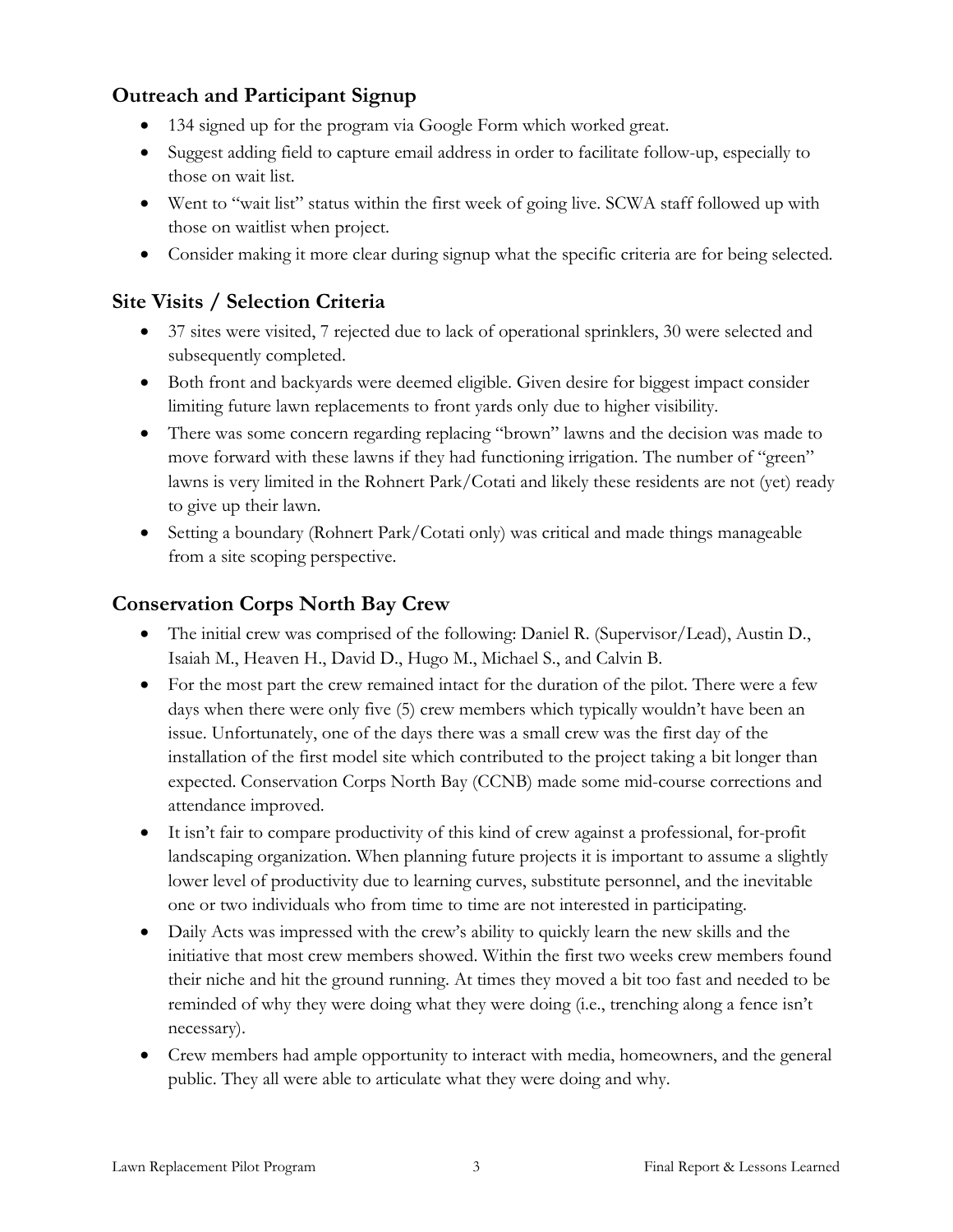- Daily Acts was very impressed with the respect the crew members demonstrated for each other (even on very hot days when even the best of us might be a bit agitated).
- The crew took great pride in their work and never complained when asked to make corrections (i.e., this trench needs to be deeper)
- Daniel (Danny) did a great job managing the crew. He provided regular progress updates and never hesitated to call if he had questions and/or concerns.

#### **Educational Components**

- The crew participated in a full day orientation on Monday, August 17<sup>th</sup>. In addition to learning the basics of sheet mulching and capping irrigation (major focus of program), the crew toured the Cavanagh Center food forest, community garden, water catchment systems (above and below ground) and toured Daily Acts Executive Director, Trathen Heckman's urban homestead.
- The QWEL exam was administered on the first day (see below for before/after results).
- A "Sustainability Assessment" was also completed by each crew member to determine the crew members sense of awareness, and a post-assessment was also completed on the second-to-last day of the pilot. Noticeable changes were seen in areas the crew received training and experience in, awareness around key sustainability issues/concepts increased marginally and confidence in various skills increased as well.
- Hands-on sheet mulching instruction was provided by Daily Acts staff, Kellen Watson and Carl Shuller, at the first residential site. The basics of laundry-to-landscape greywater systems was also demonstrated at one of the residential properties.
- Early on in the project the crew gained considerable experience in residential lawn irrigation repair. The subsequent decline in the number of repairs is proof that the crew learned from their "mistakes."
- The crew toured the composting facilities at Grab n' Grow and gained an appreciation for where the materials they were using on a daily basis came from.
- The field trip to Permaculture Skills Center was a huge success, with several crew members talking about it well after our visit. Crew members were given the opportunity to talk about the work they had been doing in the field to date and how it has personally impacted them. It was great for them to witness two young and enthusiastic leaders (Ryan Johnston and Sam Gerhard) working in a field they are passionate about. The tour opened their eyes to ways Permaculture can be applied with several crew members expressing an interest in taking what they are learning back to their homes and communities.
- Daily Acts staff, Brianna Schaefer and Carl Shuller, provided an introduction to the various plants that were specified for the various model site projects. The proper methods of planting and plant care were covered. Hands-on instruction in drip irrigation was also provided. An important by-product of this instruction was experience reading architectural drawings and learning about scale.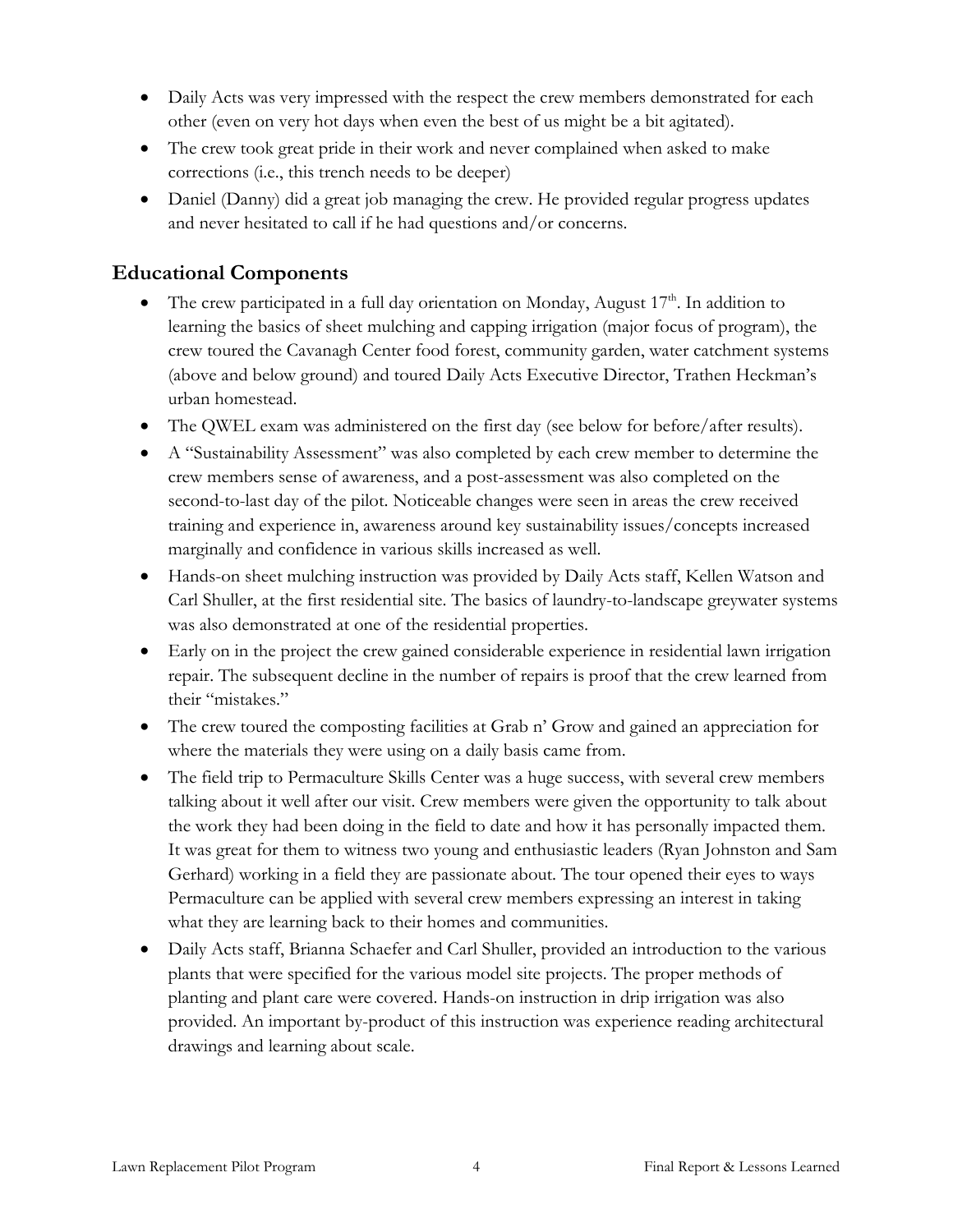- One model site (St. Elizabeth Seton) provided the opportunity for the crew to lay out swales on contour using "A" frames. The concept of swales were discussed. Note that the client used heavy machinery to dig the 100+ feet of swales!
- Consider making expectations relating to education more tangible in terms of time budgeted. Finding a balance between getting work done and taking time to "educate" was difficult, and consequently, Daily Acts defaulted to getting work done. From a productivity standpoint arranging specific field trips probably worked better than many small training events.

## **Material Procurement / Vendor Assessment**

- Grab n' Grow  $(A+)$ 
	- Ordering materials at least a week or more in advance helped ensure materials were onsite when needed. There were zero instances of materials not being available. Brett and his team were excellent to work with and very accommodating in the few instances that materials needed to be delivered outside of their service level window.
- Wyatt Irrigation  $(A+)$ 
	- It is critical to have knowledgeable vendors like Wyatt. Kris Loomis and her team were very helpful and responsive. Consider having an open PO that materials can be billed against moving forward in order to eliminate the need to "manually" pay each invoice.

#### **Scheduling**

• Scheduling went very well. Daily Acts left room in schedule to accommodate unknowns like slips in model site schedules. In the future be sure to leave some room to move things around as needed and set expectations with home owners that we reserve right to change dates. Daily Acts had to reschedule five (5) jobs for various reasons and each homeowner was more than amenable (as was vendor, Grab n' Grow).

#### **Residential Sites**

- Resources for residents:
	- Consider including signed disclaimer regarding Bermuda grass and likelihood that it will breach the confines of any/all cardboard eventually.
	- Consider creating a one-page document on drip irrigation planning/installation.
	- Consider creating a handful of design templates to help homeowners get a jump start on planting.
	- Consider including notice in waiver that a sign will be installed in yard upon completion. While there were no complaints, it would be good to have in writing so expectations are clear.
	- Include in 'thank you' letter a reminder for home owners to turn off their timers.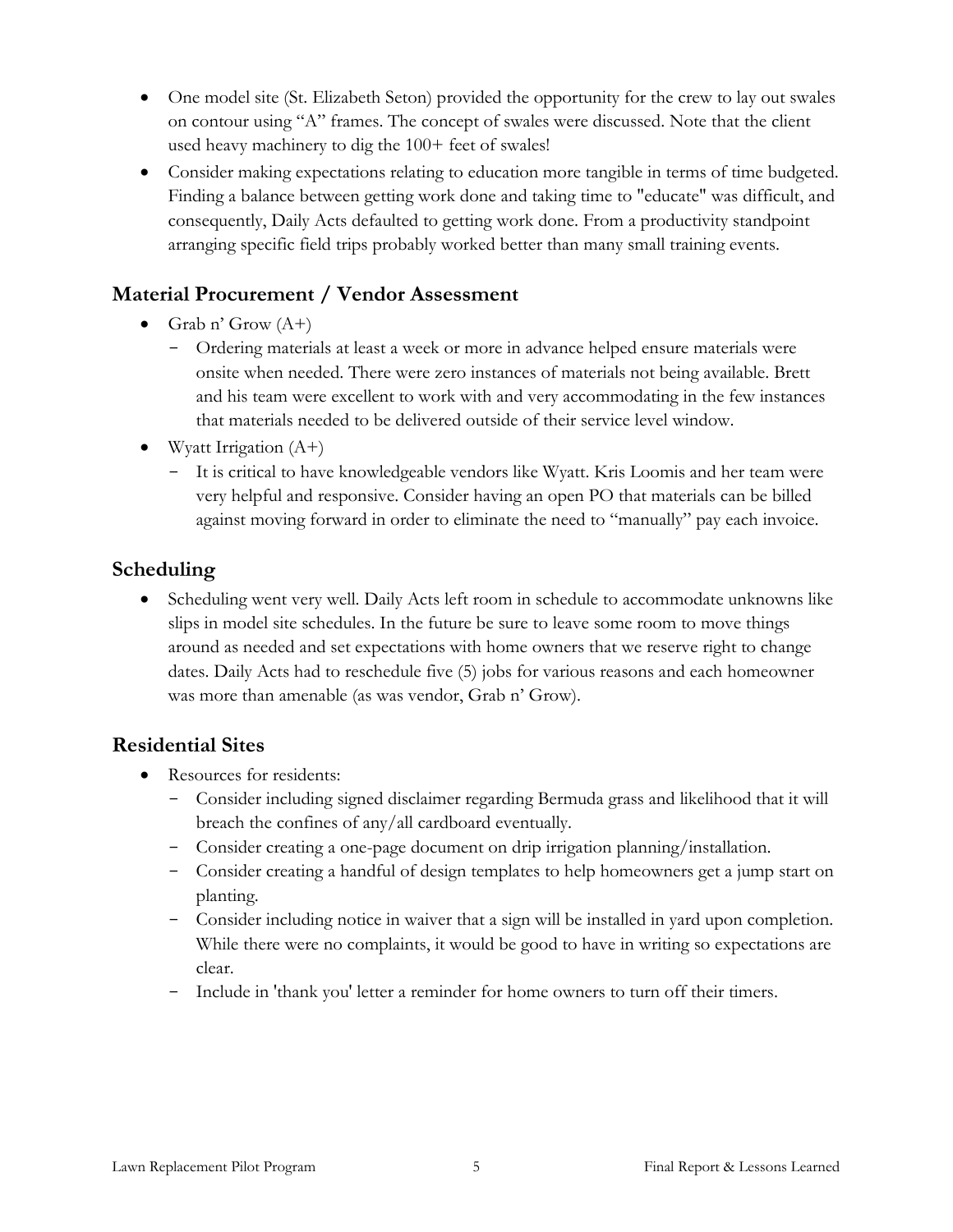- It is very important to be mindful of property lines and anticipate potential issues, especially in cases where the client's lawn blends with a neighbor's lawn. It is important to initiate contact with the neighbor (and better yet ask the client to talk to their neighbor prior to work commencing) and inform them of what you will be doing. There was one case where the client's sprinkler heads where well over a foot inside their neighbor's yard. Digging a clean, straight trench along the property lines is critical in ensuring that mulch doesn't easily migrate into the neighbor's yard.
- Consider creating a dedicated tool box to irrigation repair parts, anticipating any number of possible scenarios. Daily Acts staff made ten (10) separate trips to local hardware stores over the course of the eight (8) week pilot.

#### **Model Sites**

- Three model sites were installed during the eight (8) week pilot: Cotati City Hall, Sonoma Mountain Village and St. Elizabeth Seton Church. Considerable time and effort was required to identify, vet, secure and design these sites. Special thanks to Patrick Picard at Equinox Design for his flexibility on such short notice and his ability to turn around two quality designs.
- Contingency planning is critical when working within such a short window of time. Make sure to leave free days in the schedule in case the crew needs to come back to complete tasks.
- Consider budgeting for plumbing/irrigation professionals to execute any/all work related to tapping into a client's existing system as there is a greater risk of something going wrong. Daily Acts did not experience any issues but in the case of the church, considerable time went into installing filters/pressure reducers in a new box.
- Remember to contact USA Dig whenever doing any major digging (better safe than sorry).
- In the future consider getting written agreements with all clients and subcontractors. While there were no issues, this pilot moved very fast (especially the development of the model sites) and it is good practice to get things in writing (in the form of an agreement/contract vs. email threads).
- When the scope of work includes planting and installing drip irrigation, make absolutely sure that there is ample time in the schedule to get water to the plants no later than 24 hours after planting (assuming that the plants get a good soak with the hose directly after planting). Daily Acts ran into delays at the Church that pushed planting to Thursday and due to the hot weather, staff had to visit the site over the weekend to ensure that the plants were getting the water they needed.
- Consider not including planting in scope during such warm months. On related note, Daily Acts has some concern regarding potential for model site stakeholders to not be totally vested.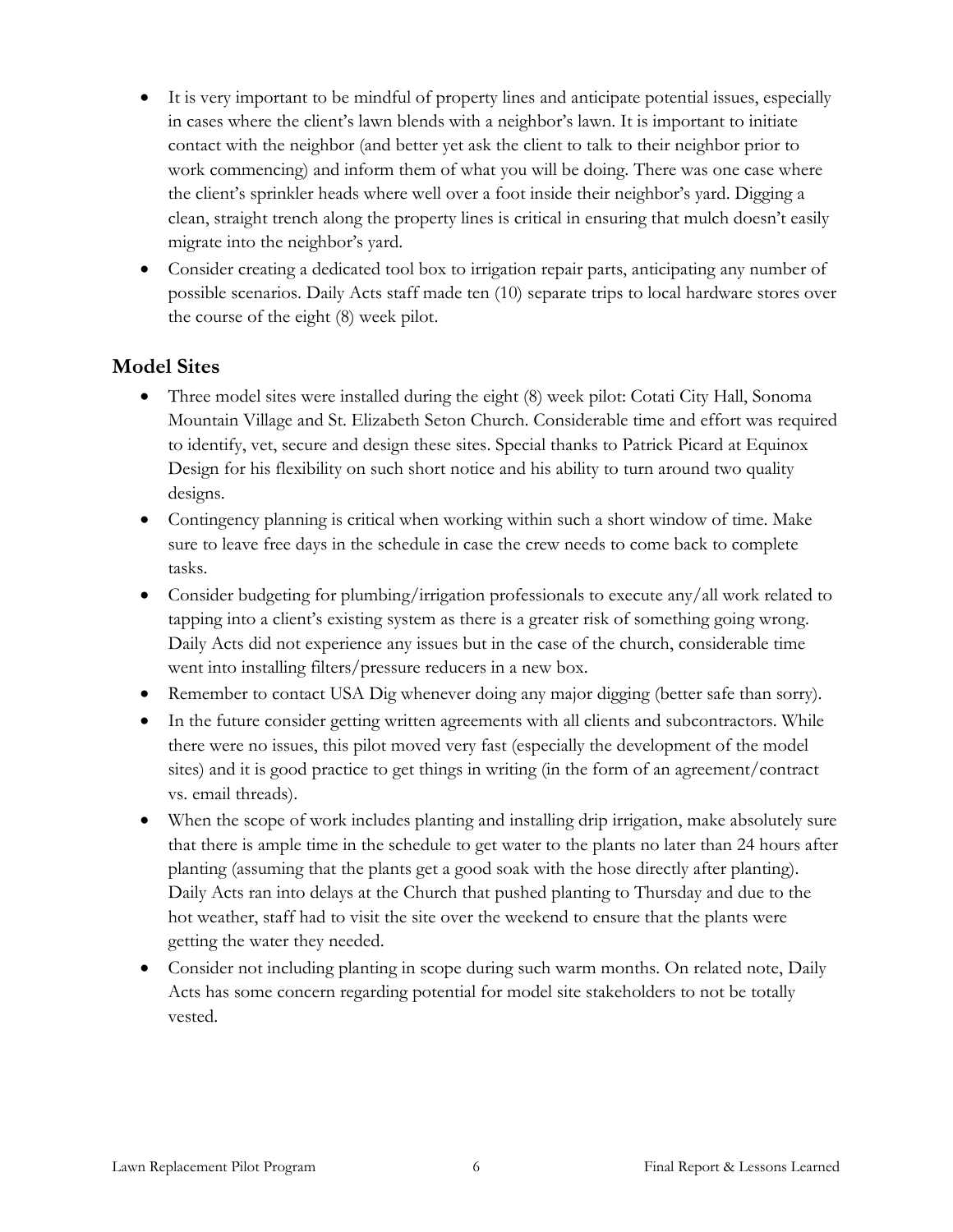## **Quality Control / Feedback**

- All sites were inspected upon completion and any deficiencies addressed. It is important to note that there were very few issues with the quality of work performed. Main areas for improvement are consistency associated with "edging". Every site was left well swept and in general, better than it was found.
- Each homeowner was asked to fill out an online survey regarding their experience (see below for results of survey). Almost without exception expectations were exceeded in every aspect of the program.

## **Project Management**

- It is critical to have an experienced project manager on the team who can anticipate potential issues before work starts and instruct the crew. Daily Acts was in the field almost every day to ensure things went smoothly.
- Communication was open and just frequent enough. It is a bit surprising to note that no face-to-face meetings were required beyond the initial kick-off meeting.

## **Media**

- Press Democrat
- LA Times

#### **Photography**

 The pilot was extensively photographed (and video was captured as well). Pictures of the crew in action can be found online at<https://www.flickr.com/photos/dailyacts/>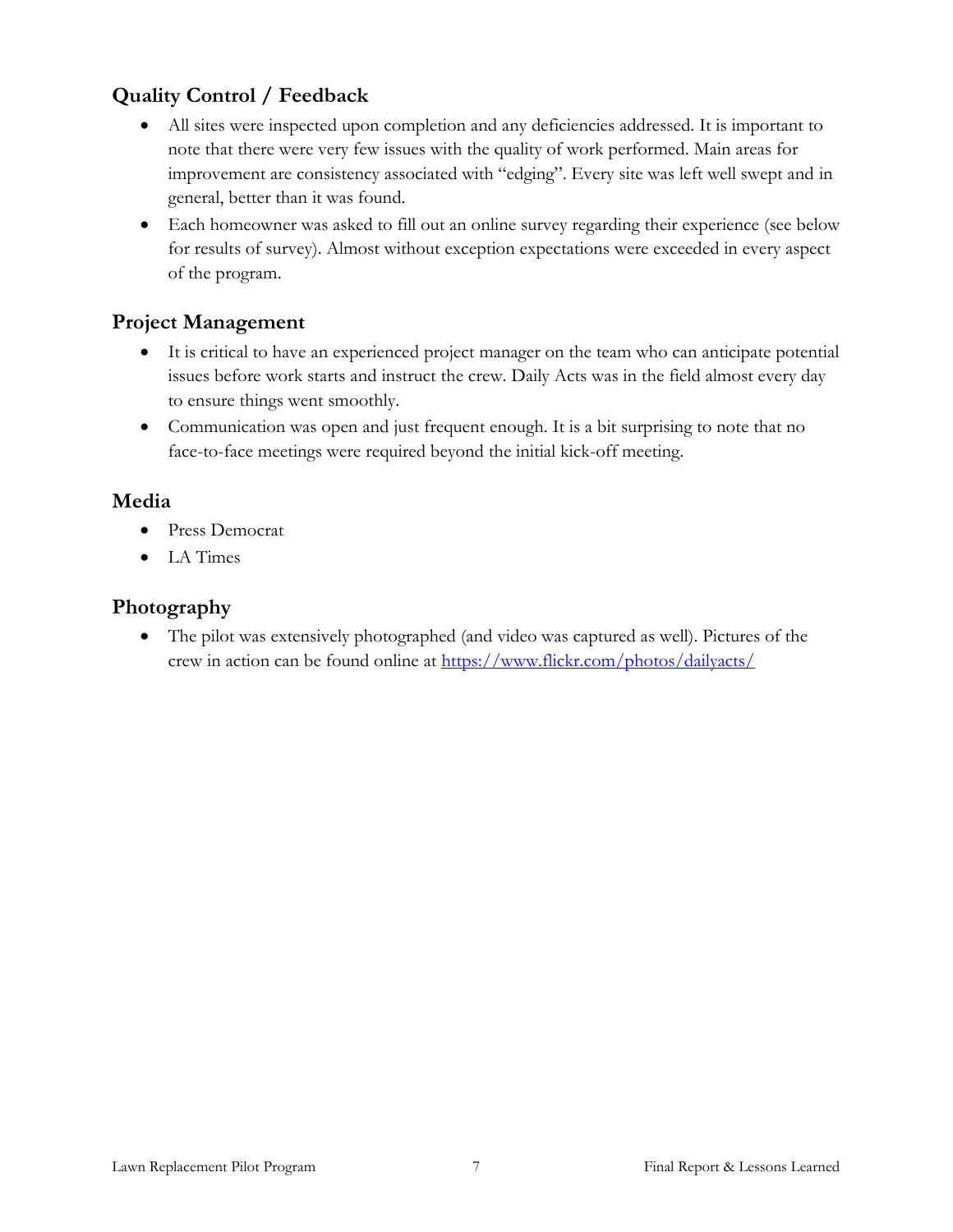# **Attachment A**

#### **QWEL Results**

The complete test results are available via Gregory Plumb at the Sonoma County Water Agency.

In summary, a total of eight people took the pre-test and of those eight, five took the post test. One person only answered six questions at the pre-assessment testing, so the following results are based on the four individuals who completed both the pre- and post-assessments:

- the average pre-assessment score was 48.5%
- the average post-assessment score was 58.3%
- the average assessment score **improved** by 9.7%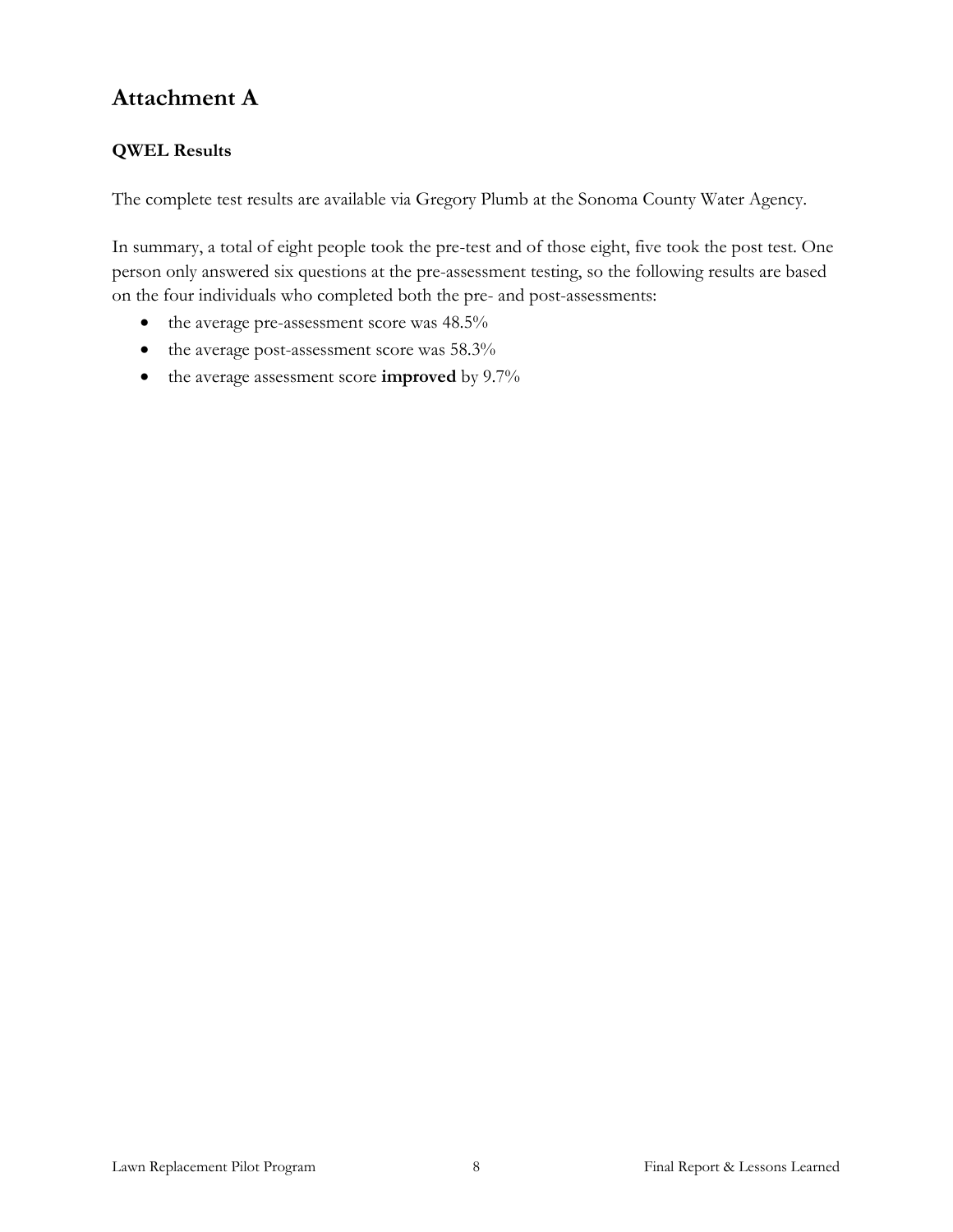## **Attachment B**

## **Quality Survey Results**

A request to complete the survey was sent to those residential participants who provided email addresses (28 in total) and excludes model sites. A total of 18 responses were captured.

#### **How satisfied are you with ...**

- The overall program 94% Extremely Satisfied; 6% Somewhat Satisfied
- Initial call / communication 94% Extremely Satisfied; 6% Somewhat Satisfied
- $\bullet$  Initial site visit  $100\%$  Extremely Satisfied
- Material delivery 100% Extremely Satisfied
- End product 89% Extremely Satisfied; 11% Somewhat Satisfied
- Professionalism of team members 100% Extremely Satisfied
- List of resources provided 94% Extremely Satisfied; 6% Somewhat Satisfied

#### **Responses to "How were your expectations exceeded?"**

The entire process was excellent and professionally handled.

I can't believe how quickly this was performed. ..a little more than 2 hours. They all did a professional and great job. Thank you again

My husband is a disabled Police Officer (I work fulltime out of the county). We had plans to do the conversion on our own, but were dreading undertaking the work, considering he has limited abilities and I would have to take up the rest of the project. The project from front to back was well organized, executed and communicated with little or no effort requested by my husband. The final project was left in a clean and professional way, immaculate!

It was very nice to have this transformation done for us at no cost to us.

I was very satisfied with everyone and everything. They even cleaned my drive way after they were thru, which I didn't expect them to do.

We're so grateful for this program, and look forward to planting. Couldn't believe how FAST the CYCC team was - and everybody was incredible nice. They were clearly interested in water saving generally, e.g., our little laundry-tolandscape installation.

I was impressed by the professional demeanor of all participants. I also liked that the materials were placed so that one of our cars could get in and out of the garage.

Carl made things so easy! Grab & grow's high quality, debris-free, compost & mulch is great. It is estimated we will save 18,000 gallons of water annually. Before the program was announced, we'd had several estimates for just the conversion of the irrigation, composting and mulch. The lowest bid was \$700. We can now apply the \$700 saved by the free conversion, plus the weekly lawn mowing and maintenance service (~\$700/yr), plus money saved by the water cost reduction, to landscaping with fruit trees or drought tolerant landscaping. One less lawn mower & leaf blower on Saturday morning is another huge plus! In addition to reducing water usage, and saving money, this program has another great mission. The work is performed by the Sonoma County Youth Ecology Corps. The extraordinary demonstration of teamwork, dedication and strong work ethic demonstrated by the group of young adults was exemplary. Tom, one of the 3 supervisors onsite during the work explained that the program supports & trains youth ages 16-24, who have often not yet completed high school, and have realized they need a diploma to find work. Some have aged out of foster care before having completed high school, and are faced with supporting themselves at age 18. We're thrilled programs like this exist and as mentioned, from what we observed, the young adults are a skilled & hardworking team. We were also informed about the upcoming rainwater harvesting workshop.

Crew was friendly and professional. The Crew Leader was very knowledgeable and left information pamphlets.

The whole crew did much more than i had expected them to do. Was very happy with all that they did.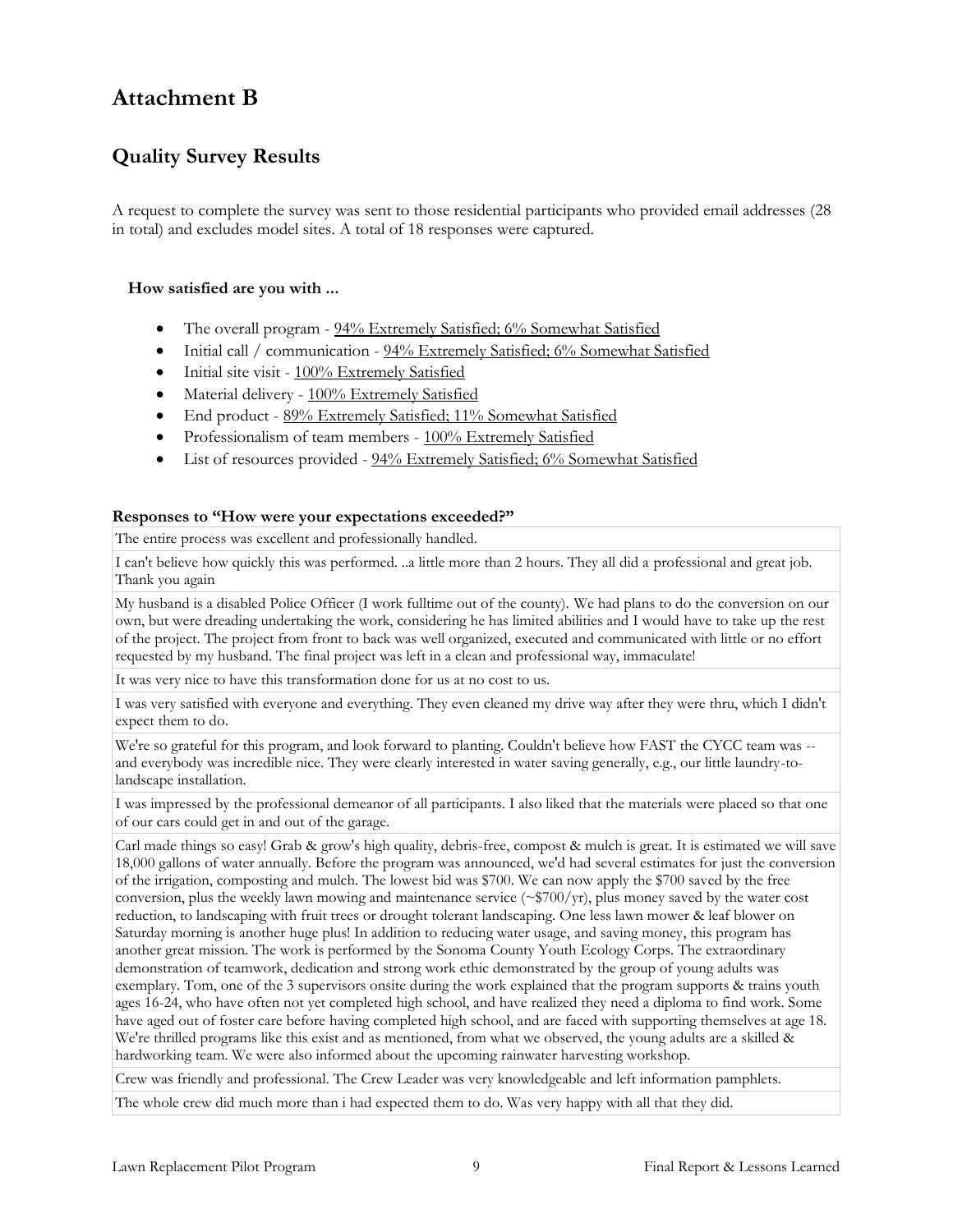This was an awesome program. Free and provided a job to young people. It helps us make the front of our yard beautiful again as we let our beautiful pride and joy of lawn die due to drought. Carl was a very nice mellow person and it was great dealing with him. He answered my questions when he came over to measure and when I emailed him.

All areas were cleaned and lawn conversion looked professionally done.

The service was great! They called and were on time. They did everything that was promised. The yard looks fantastic. So happy with the service!!!!

#### **Response to "How were your expectations maybe not met?"**

The "top mulch" has a tendency to attach itself to anything that walks through it thus causing a "tracking" of the material anywhere the walker goes. I notice this on myself and particularly with our little dog, as you might suspect as we come indoors. However we are learning to deal with it and expect the rainy season will take care of this minor inconvenience.

Met in every way. Wish my neighbors had been able to sign up in time.

The delivery date was earlier than we were told; no biggie, though

The only minor suggestion I could make would be to remind homeowners to turn off automatic lawn irrigation. Seems obvious, but we may not be the only ones who didn't think to do it till the next day. We thought maybe they were already turned off by the installers, since they had turned on the irrigation to see where sprinkler heads were. BTW: It will only allow me to select a single water-saving action below. I'm using the Safari Browser v 8.0.7. We have water saving fixtures, drip irrigation

I wasn't aware of the material delivery. It was fine but could have been deposited to one side of the driveway instead of taking the entire driveway and preventing any parking. We had to push it to one side to park a work truck.

I think the irrigation system may not have been hooked up properly as we have a leak that is affecting water pressure in our house. *(NOTE: We followed up with this respondent and the low water pressure ended up being a result of something unrelated to the lawn replacement project)*

#### **Other Comments**

Thank you so much for helping us convert the front lawn.

I was not able to click all the water saving things we do, but we do all of them!

- Water-saving fixtures (shower head, nozzles, etc.)
- Drip irrigation
- Native plants lots of succulents
- Greywater Dish water, salad spinner, boiled water, steamed veggies etc.
- Rainwater harvesting in buckets when it rains
- High efficiency toilet(s) installed in all three bathrooms
- Reminders by faucets
- Shower timers -showers are turned off in between lathering and rinsing. We have a pre-set scald resistant lever on the valve.

We are interested in harvesting the laundry water and from the rain gutters/downspouts

Many neighbors, friends and others who saw the project and/or the newspaper article expressed interest in having their lawns converted. I have shown them the conversation as it stands today, discussed the process, and provided contact numbers.

However, there was a question that remains unanswered along with a suggestion I may have had an inside track. I explained that I received the lawn conversion solicitation via an e-mail as the result of my interest after a visit by the master gardeners on the subject.

None of this was the result of any public notification of the conversion project by the City of Rohnert Park that I could find (typical of Rohnert Park), rather through the City of Santa Rosa's own water conservation website (a little hard to find, but a wealth of information).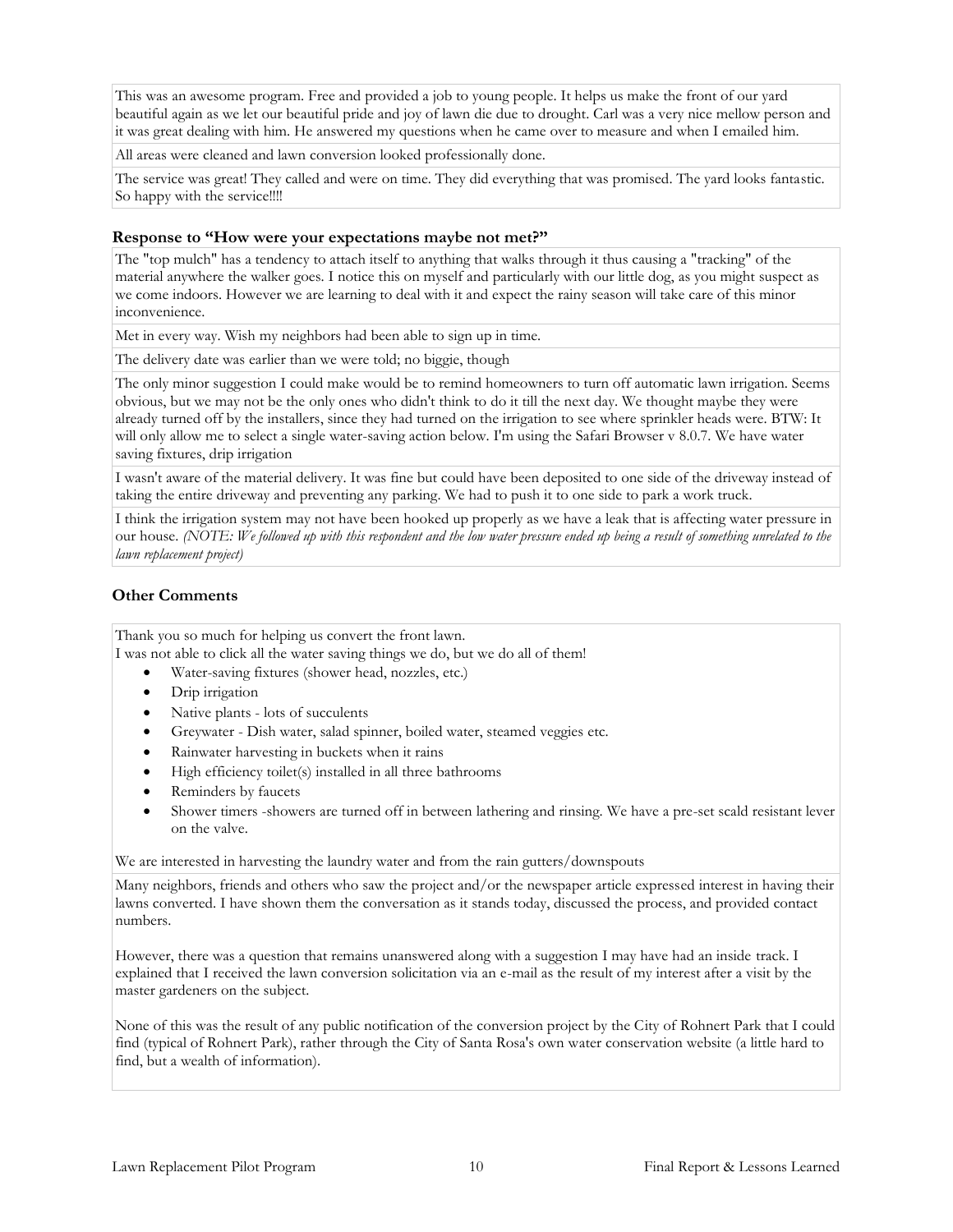I looked at Santa Rosa because my daughter and her husband live in Santa Rosa and want to reduce their water bills. The city, at that time, also offered to pay them up to \$2/square foot of lawn removed, a real incentive.

The Daily Acts project was a much better deal.

I am 82 and on a limited income, but would have tried to make some sort of monthly payments,

Your "what other water-saving actions do you currently employ" question does not allow multiple answers. We take multiple actions, as I expect would most people interested in this sort of project.

For cost contribution: We probably would have left our lawn and let it completely die if we'd had to pay ourselves. We already converted our back yard, and expect the plants and irrigation for the front to cost several hundred dollars.

Yes, I think so, if we'd known what a nice job they'd do. We've seen so many conversions done poorly. We sheet mulched the back yard ourselves 8 yrs. ago, and knew we didn't want to do the front ourselves. But we've been talking about doing the front for at least 6 years and have put it off. The free program spurred us to get it done. With any landscaping we've had done by others previously, we were needed to make decisions, catch mistakes, find leaks in irrigation, etc. It has sometimes wound up being much more time consuming than anticipated. This has been a reason for procrastinating, but we were very pleasantly surprised that we weren't needed at all for the work and all appears to have been done well.

Your work inspired 2 of my neighbors. They have both called Daily Acts. How can I encourage the city of Rohnert Park to more heartily embrace this work? I'm happy to write letter and make phone calls.

My extra door neighbor is very interested in this project.

Thank you so much for all that you did for me. I love you all.

Thank you so much for providing this program. Not sure we would have known the first step to take to convert our lawn. We are now going to get an appt with garden wise to get a consult.

| REV sustainability circle                                                                      |  |  |  |  |  |  |
|------------------------------------------------------------------------------------------------|--|--|--|--|--|--|
| News article                                                                                   |  |  |  |  |  |  |
| was sent an email after having Master Gardeners help with redesign of the lawn conversion area |  |  |  |  |  |  |
| <b>Master Gardeners</b>                                                                        |  |  |  |  |  |  |
| e-mail                                                                                         |  |  |  |  |  |  |
| 2014 water quality report                                                                      |  |  |  |  |  |  |
| Water quality statement                                                                        |  |  |  |  |  |  |
| Water bill                                                                                     |  |  |  |  |  |  |
| News article                                                                                   |  |  |  |  |  |  |
| Master Gardeners                                                                               |  |  |  |  |  |  |
| Daily Acts Email                                                                               |  |  |  |  |  |  |
| News article                                                                                   |  |  |  |  |  |  |
| Daily Acts                                                                                     |  |  |  |  |  |  |
| Water bill                                                                                     |  |  |  |  |  |  |
| Water bill                                                                                     |  |  |  |  |  |  |
| Social media (Facebook, Nextdoor.com, etc.)                                                    |  |  |  |  |  |  |
| News article                                                                                   |  |  |  |  |  |  |
| Friend                                                                                         |  |  |  |  |  |  |

#### **How did you hear about this program?**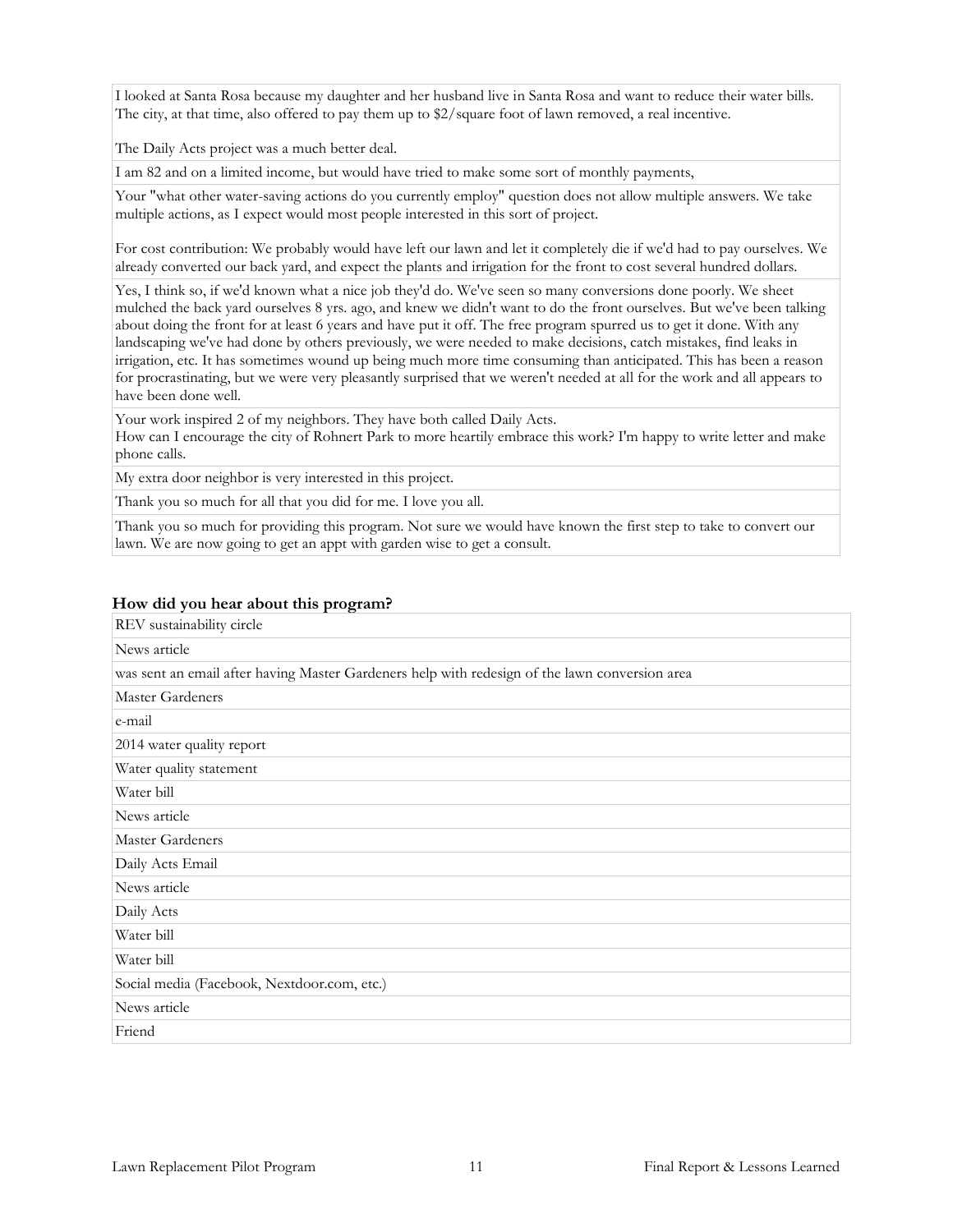**The materials and labor for a 1,000 square foot turf conversion project costs approximately \$1,500. Would you have been willing to contribute to the project? I would have paid:**

| 50% (\$750)                                                                                                                            |
|----------------------------------------------------------------------------------------------------------------------------------------|
| Right now I am not able to contribute but definitely would under better times.                                                         |
| We would have done the work, so we were willing to pay for the product. Part II will be pricy as well.                                 |
| \$300 to \$500.                                                                                                                        |
| Labor                                                                                                                                  |
| 5% (\$75)                                                                                                                              |
| 10% (\$150)                                                                                                                            |
| Not sureI'm a teacher so not much in the bank                                                                                          |
| I would not have been willing to contribute to the project                                                                             |
| We'd had an estimate for \$700 <sup>**</sup>                                                                                           |
| We are renters so not at this home.                                                                                                    |
| $5\%$ (\$75)                                                                                                                           |
| $5\%$ (\$75)                                                                                                                           |
| I am on such a limited income that i could not have been able to do this. So i am so grateful that this was able to be<br>done for me. |
| 10% (\$150)                                                                                                                            |
| $10\%$ (\$150)                                                                                                                         |
| 10% (\$150)                                                                                                                            |

#### **Have your neighbors shown interest converting their lawn since the landscape transformation?**

- $Yes = 72\%$
- $I$  Don't Know =  $18\%$